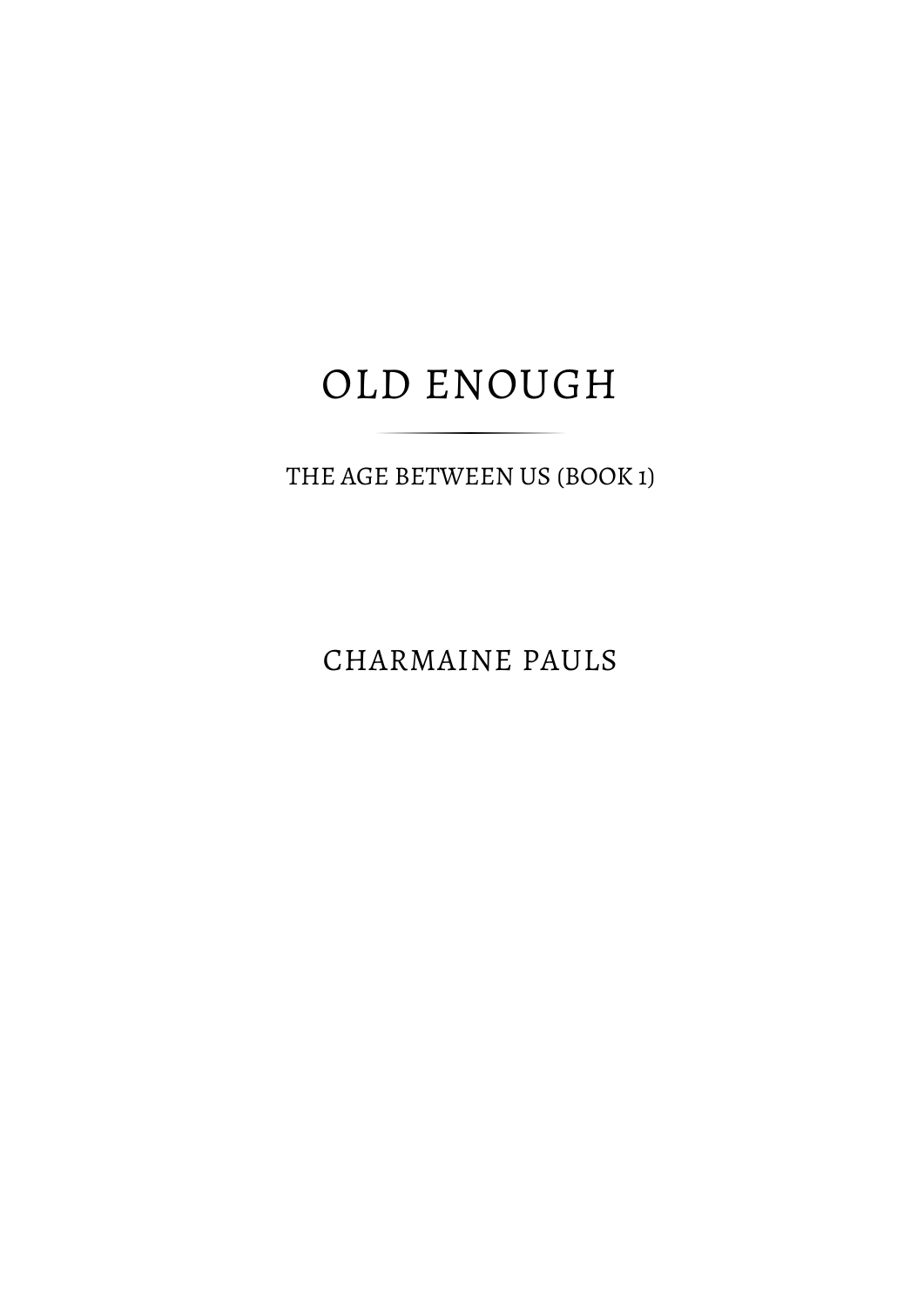## PROLOGUE

*One month earlier, lunch hour*

*Jane*

DAMN THIS PRETORIA BROOKLYN TRAFFIC. I should've made a reservation in Menlyn, but no other restaurant comes close to Kream in terms of cuisine. The maître d'hôtel knows me well thanks to the three-digit sums Orion Advertising spends on company lunches. He'll hold our table, but punctuality is Francois' pet peeve.

It's only spring, but a freak heatwave makes the car interior stifling hot. The full effect of the air-con hasn't kicked in. A trickle of sweat runs from my armpit down my side under my dress. I tap my fingers on the steering wheel, counting the traffic lights as I pass the stately embassy residencies. Six left to go. Francois will let ten minutes slide, but not fifteen. I hoped I wouldn't have to call, because he's going to sound irritated, which makes me nervous,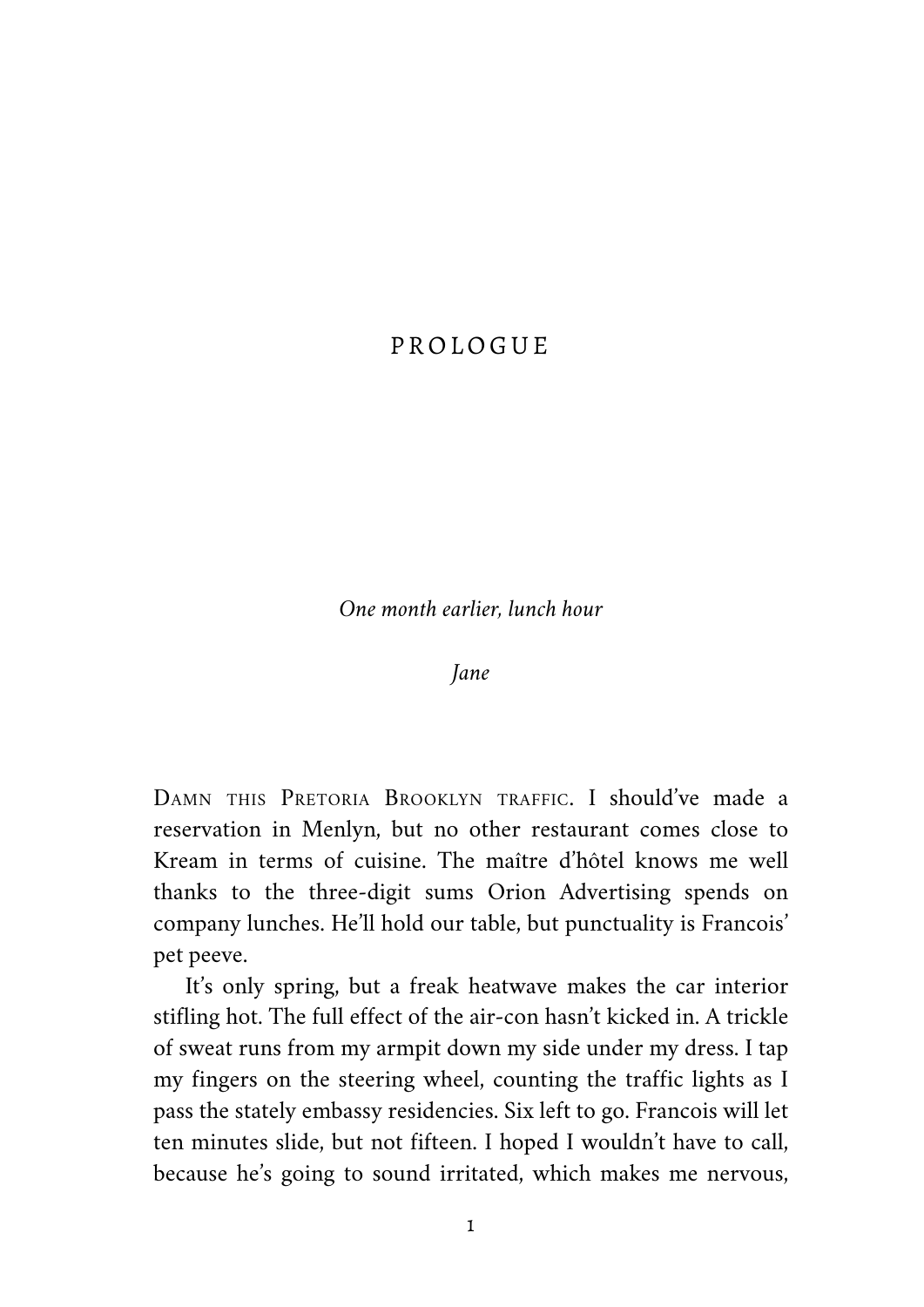and our date will be tense even before it starts. Filling my lungs with positive vibes, I dial Francois on voice commands, but his phone goes straight onto voicemail. I leave a quick message, apologizing about the traffic, and for the next ten minutes my stomach is in a knot until I pull into the parking, right next to his Porsche. I don't relax until I'm inside and spot him in the booth at the back.

When my husband looks up, my heart sinks. His face is perfectly expressionless, which is worse than irritated. He's angry. As the waiter pulls out my seat, Francois flicks back his sleeve and checks his watch.

"Sorry." I sit down and offer the waiter a smile before he leaves. "The traffic was terrible. I left a message." I reach over the table to take his hand. "Did you get it?"

He doesn't pull away, but he doesn't close his fingers around mine like he usually does.

"I have to be back in the office at two," he says.

"I know." He's in the middle of a big architectural project. "We'll eat quickly." Letting go of his hand, I take the polka dot gift box from my bag and put it on his plate. "Happy anniversary."

He stares at it, eyes cast down, and frames his head between his hands while running circles over his temples with his thumbs. Several seconds pass. Disappointment dampens my mood. I've put a lot of thought and effort into the gift. Giving a man who has everything something meaningful isn't easy. We may not be the most passionate couple, but we have a solid, good relationship based on genuine friendship. Twelve years say something. It says we're making this marriage work and it deserves to be celebrated. Francois can be awkward and unresponsive when he's annoyed, but the way he leans back, opens his jacket, and wiggles loose his tie, confuses me. It's as if it's too hot in here when the airconditioner gives me goosebumps on my arms.

"Hey." I force a laugh, my self-confidence slipping. "Let's not spoil this."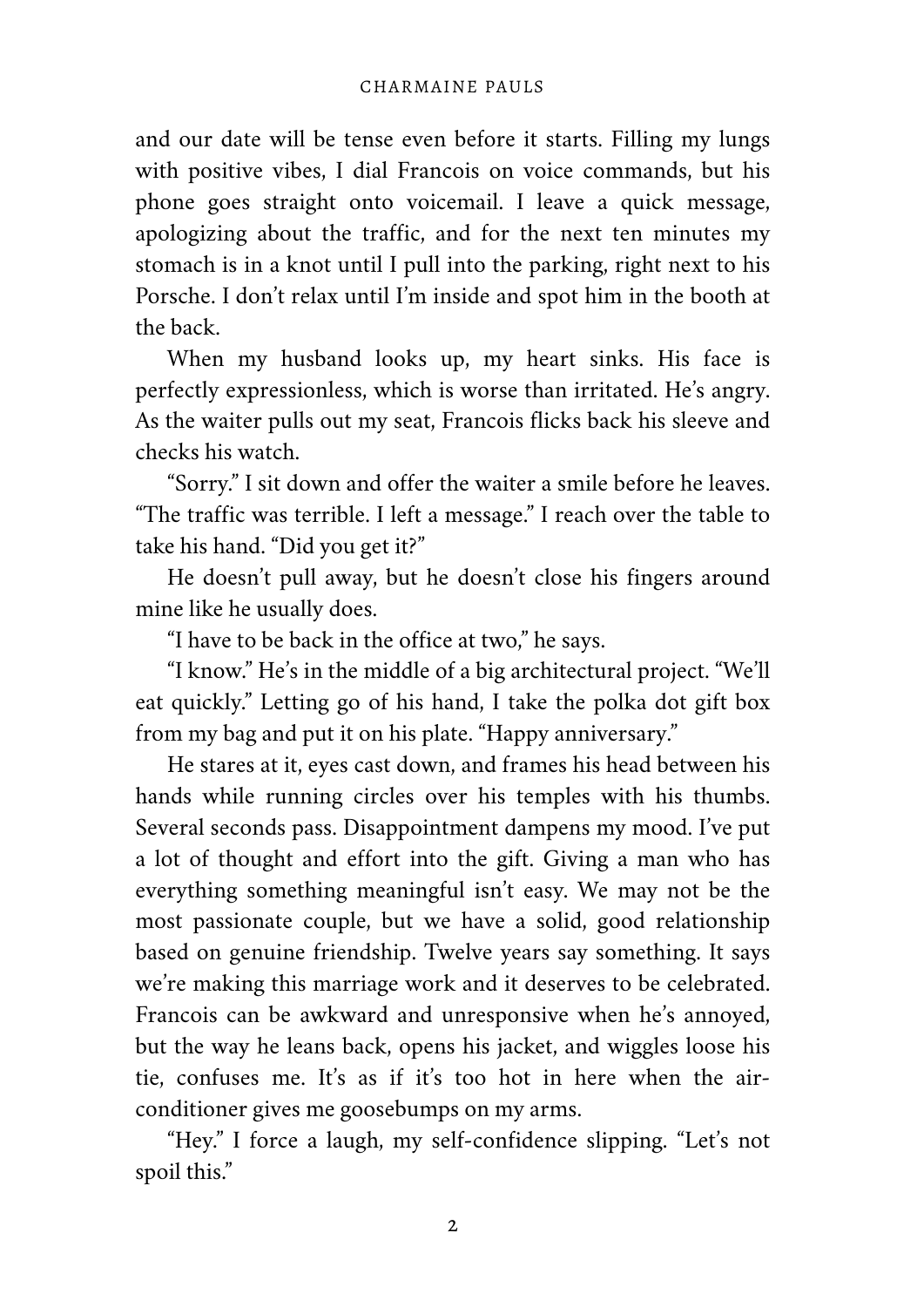My husband never says what bugs him. He holes himself up and refuses to talk to me, even if I scream until I'm hoarse. We're not doing this on our anniversary.

I motion at the gift and say with renewed enthusiasm, "Open it."

With a firm motion, he puts the box aside and leans his elbows on the table, looking at me intently, but still he doesn't speak.

In three seconds, the tension will leave his face and his annoyance will evaporate. He'll smile and tell me he loves me as much as on our wedding day.

"Are we playing a silent game," I touch my shoe to his under the table, "or are you going to say something?"

Tapping his fingers together, he doesn't break our stare. He continues to delve deep into my eyes for four more heartbeats and then he says, "I'm leaving you."

The words come out of nowhere and everywhere. They're wrong, because he'd never do that to me. He'd never leave me. He promised. Our start wasn't easy, but I've tried my damnedest to be the good wife for him, the wife he wanted. We have Abby. He won't do this to his daughter.

"I wanted to tell you before," he says, "but the right opportunity was never there."

Lowering my voice, I motion at the full restaurant. "This is?"

A shutter drops in his regard and his demeanor turns distant, inaccessible. "I thought it best to move as soon as possible. I don't want a drawn-out drama."

I can't process what's happening. There were no warning signs, except for his recent withdrawal, but he always pulls into himself when work gets stressful.

"I'll be out by tomorrow," he continues.

"Why?" My question has nothing to do with him moving out tomorrow.

He doesn't hesitate in his answer. "Debbie."

I only know one Debbie. "From your office?"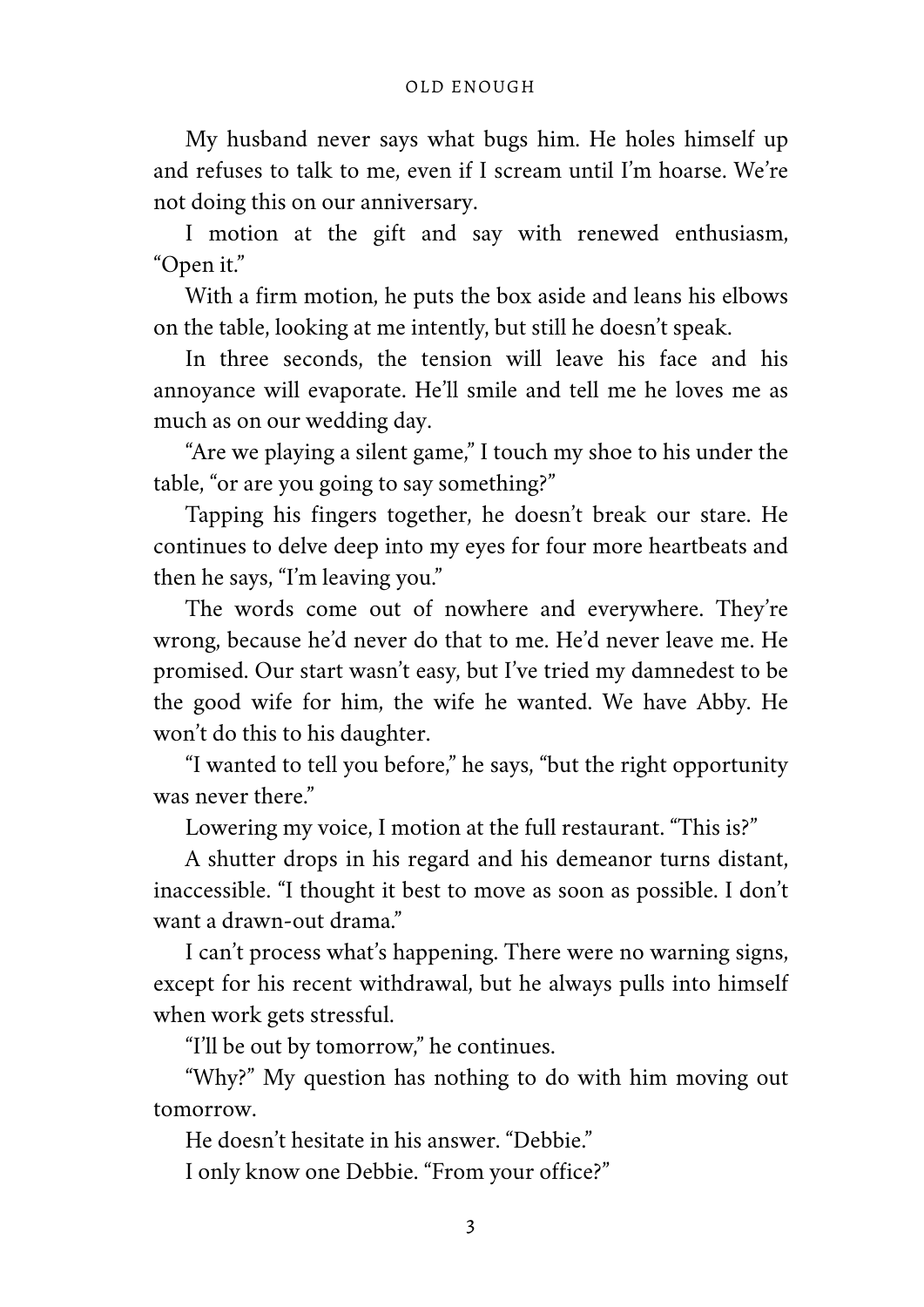"She resigned." He adds, "Obviously."

As if that's a consolation. "How did this happen?"

"We fell in love."

Tears prick at the back of my eyes, but I blink them away, not wanting witnesses for my pain and humiliation. "How long?"

He gets that closed-off look again. "It's not important."

"The hell it is."

"Jane." His tone is chastising. "Your language, please."

"Can we talk about this at home?"

"There's no point. My mind's made up."

"Yes, there is a point. There are things to be said, explained. If you're so certain of your decision as you say you are–"

"Jane, stop. It's hard enough as it is. There's nothing else to say."

It feels as if my heart is going through a blender. Rejection and betrayal are the rotating blades in my chest. A masochistic part of me argues I deserve this for not loving Francois like he loved me when we started out, but our beginning was anything but normal. No one, least of all Francois, can judge me.

It's hard to keep my voice even and not give in to the hysterics that hover beyond the threadbare limit of my self-control. "You owe me at least this."

His answer is not to answer.

"You'll break your promise, walk out on me, *and* deny me closure?"

Still no answer.

Suddenly, I know why he chose the restaurant over the privacy of our home. In public, he doesn't have to deal with the breakdown I feel coming.

Pushing back my chair, I get to my feet. "Excuse me, but I don't have an appetite."

Relief washes over his features. "I understand. Maybe you should take the rest of the day off, and we'll discuss the logistics tonight when Abby's in bed."

No. I fought for this career, which happened late in my life. I'm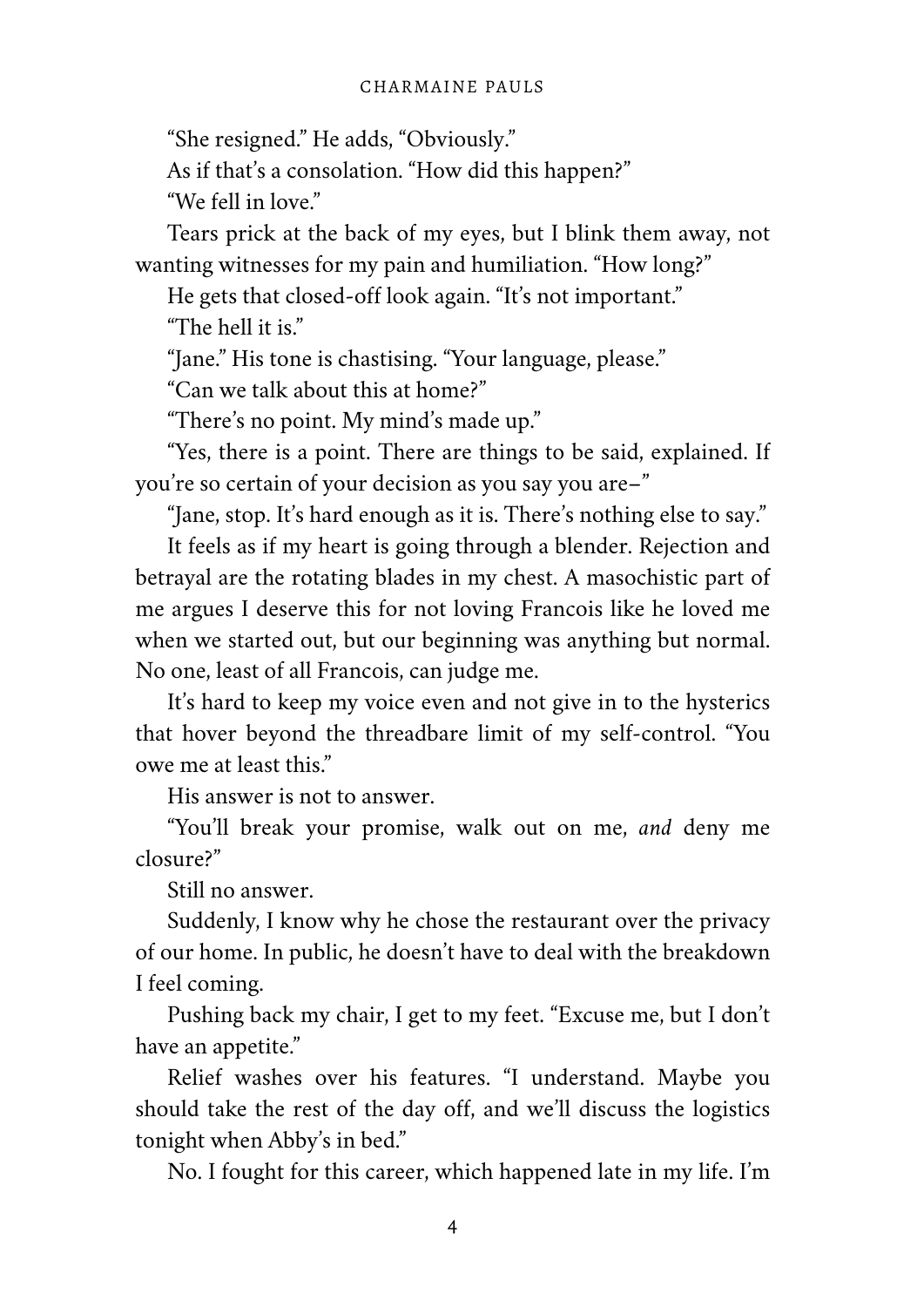not calling in with a family emergency to hide at home with redrimmed eyes and a hole in my ribcage. If I ever needed to throw myself into work, it's now.

"You take the rest of the day off." I push the gift back to him. "It's a fruitcake with marzipan." Francois' favorite. It took hours to make the tiny Rubik's Cube–Francois' only weakness–that decorates the miniature cake. The Rubik's Cube is how we met. It's a perfect replica of our wedding cake. "Give it to one of the beggars outside."

With as much pride as a rejected woman can possess, I turn my back on the man who's given up on us. Every step I trace back to my car cracks and breaks under my feet, my world falling away.

*How did this happen?*

I don't know, and I do. It happened twelve years ago, with the tragedy that set the course of my life.

I just can't face it, yet.

Couldn't then. Can't now.

## *Brian*

IT'S LUNCH HOUR. The restaurant is full. Golden globes serve as lampshades. The white tablecloths look heavy and rigid, like they've been starched to the tables in forty-five degree angles. A pianist plays an unrecognizable tune on a grand piano, the notes subtle enough to provide background music without hampering conversation. The dining room is surprisingly quiet. The hushed conversations are as inhibited as the soft clink of the silver cutlery.

Depressing.

Men in fancy suits and women wearing expensive dresses sip mineral water or wine, their gazes stealing over me as my work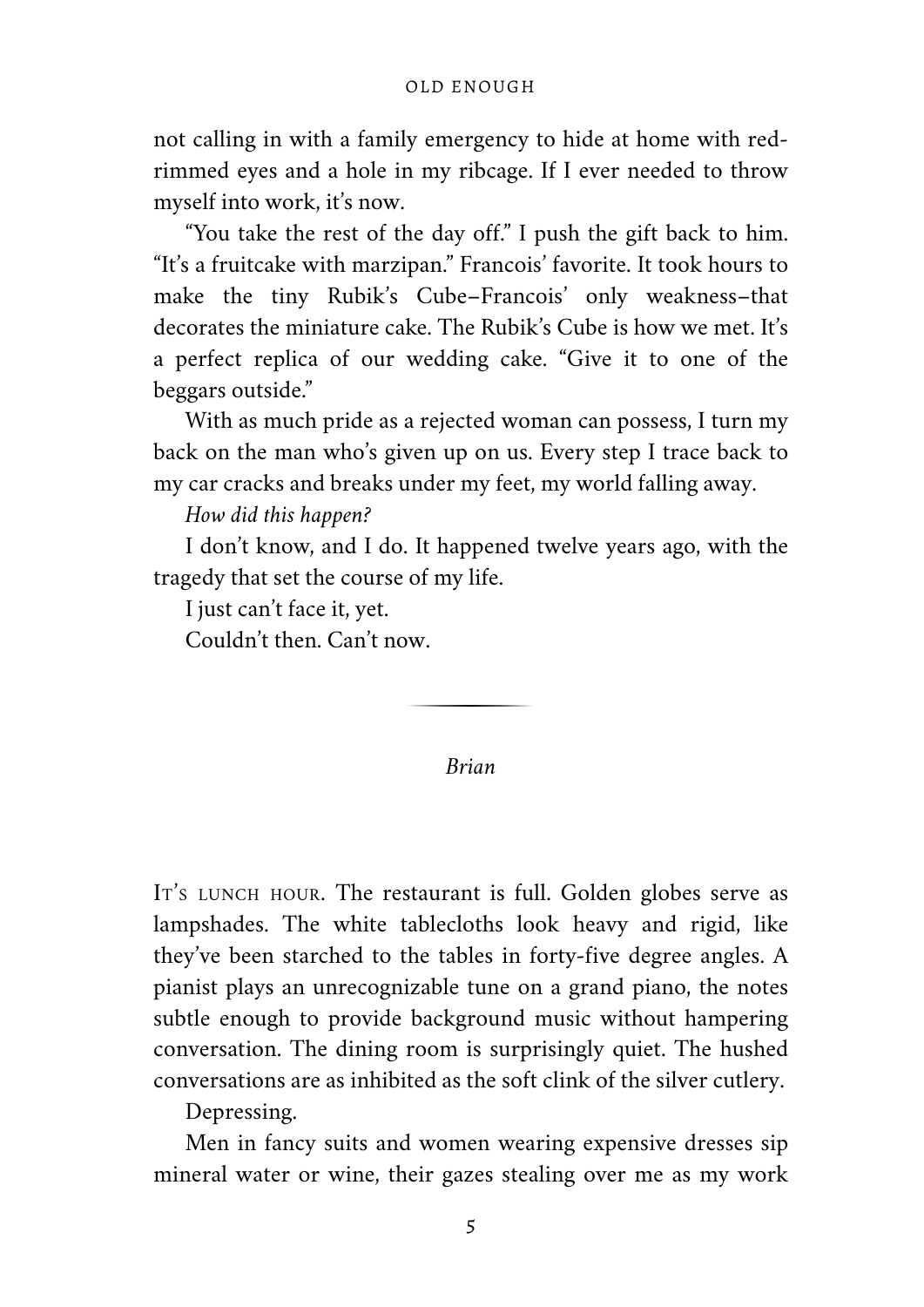## CHARMAINE PAULS

boots thud on the shiny floor. The room, and everyone in it, feels fake. I should leave. I don't have time to piss, never mind to waste in a place I already know I'm going to hate. Instead of swinging back for the door, I press forward. This is the least I owe Mike for securing the job for me. I'm not going to kick him in the teeth after he'd put his ass on the line to hire me. The headwaiter's eyebrows pull together at the trail of caked mud I leave behind. They seem a lot like crumbs, in case I have to find my way back to who I am, which is not what's inside here.

I take a seat at the bar from where I have a view of the room so I can spot Mike when he arrives. A couple of blondes are staring openly. They're either twins or not far apart in age. When I boldly return the stare, both turn red and giggle. I'm not interested, but I'm not a circus attraction or fuck-toy to be gawked at. The woman across the table from them with the same wheat-colored hair, who I assume to be their mother, turns slightly in her seat, her eyes measuring me with cool hostility as she takes in my attire. Her gaze lingers on my hands, and then she looks away, leaning over the table and whispering to the girls. They lower their heads, but the giggling continues. I stare at my fingernails, black from grime that no scrubbing can erase, and shrug inwardly. Screw her.

The barman places a coaster in front of me. "What will it be, sir?"

He's dressed in a stiff white shirt and black waistcoat. Poor fellow must be feeling like he's in a straitjacket.

"Coke, please."

From my vantage point, I observe the floor. What's it like to be one of them, to order a meal without looking at the price? What's it like to say, 'Hey, let's have lunch on Friday at Oscars,' like it's grabbing a quarter pounder at McDo? Rubbing a hand over the stubble on my chin, I feel my troubles bone-deep. Fifteen grand deep, to be exact. Fifteen grand, or Sam doesn't go to school. She's my kid sister, and I'm all she's got, which is why I'm busting my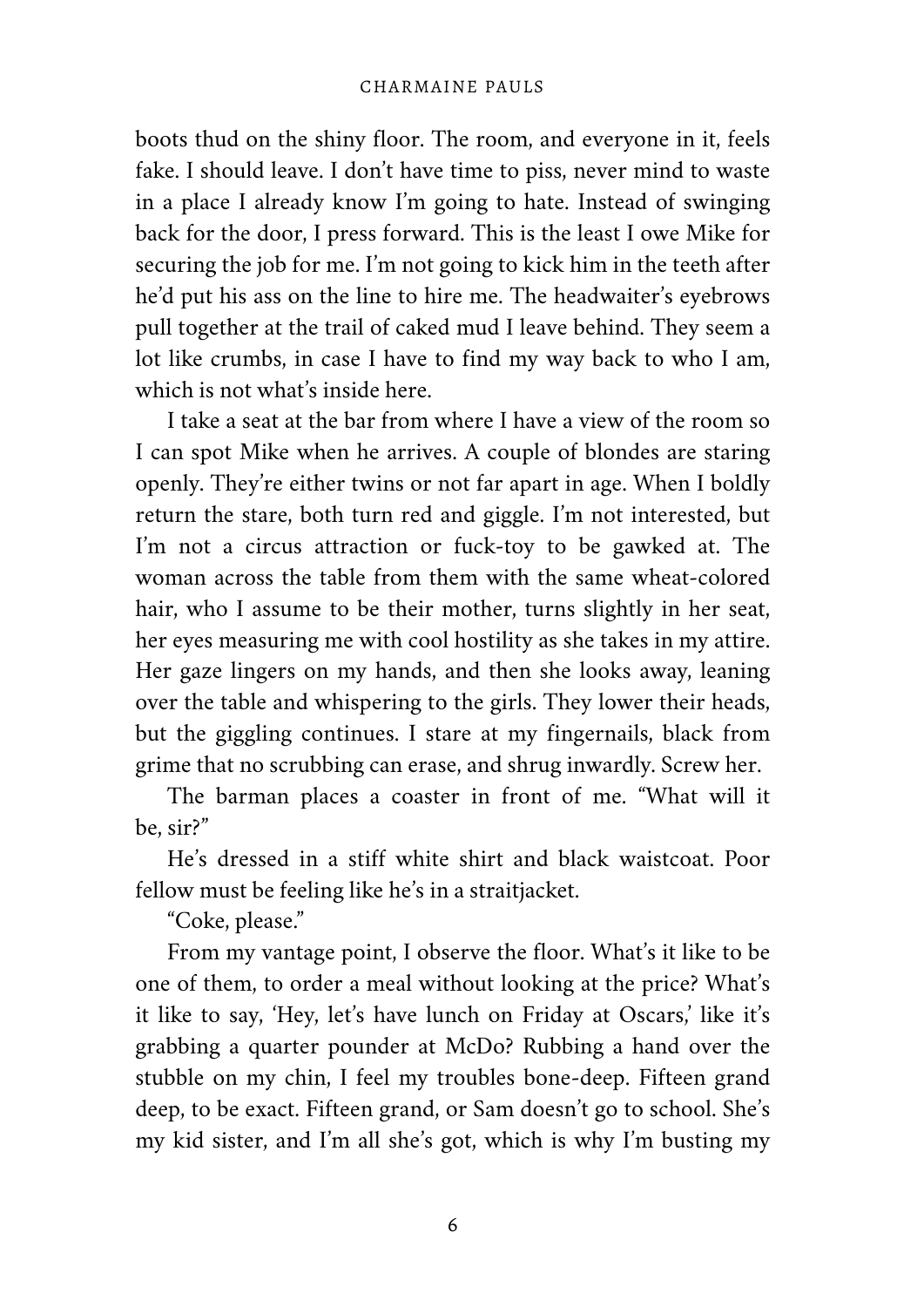balls slapping bricks at the building site instead of taking notes in my Consumer Behavior class.

I check my watch. Mike's late. Staring out the window, I look beyond the sculpture of the applauding hands to the State Theater doors. I'll give it another ten minutes before I pay the outrageous price for the Coke and be gone.

A suave male voice speaks up on my right. "I bet you're the kind of guy who makes panties drop with the flick of your fingers."

I turn toward my neighbor. He's lean, regal, and tall. He wears a dark suit and white shirt with a silk scarf. His black hair is combed back, not a strand out of place. On his left hand, he sports a golden ring with a square onyx stone. If it weren't oversized, it would've seemed old-fashioned, like my grandfather's wedding ring. His nails are trimmed and clean, his hands soft and white.

He plays with the stem of his wineglass as he studies me. "That one over there, for instance." He motions at a brunette who I judge to be in her thirties. "I bet you can have her bent over the vanity in the toilet and fucked in less than ten minutes."

The bartender puts my drink down in front of me. I mumble a thank-you and take a sip.

"That one," the guy points a finger not so discreetly at a woman in the corner who meets my eyes squarely and gives me a broad smile, "will be on her knees under the table in under ten seconds."

I scoff at that. "I think you underestimate women."

"I know a sex magnet when I see one."

"Thanks, but I'm straight."

He chuckles. "I'm not hitting on you."

"Then what are you doing?"

"*Sussing* you out."

"For what?"

"A job."

I always need a job, but something about this guy makes my sixth sense stand on end. "I'm not looking."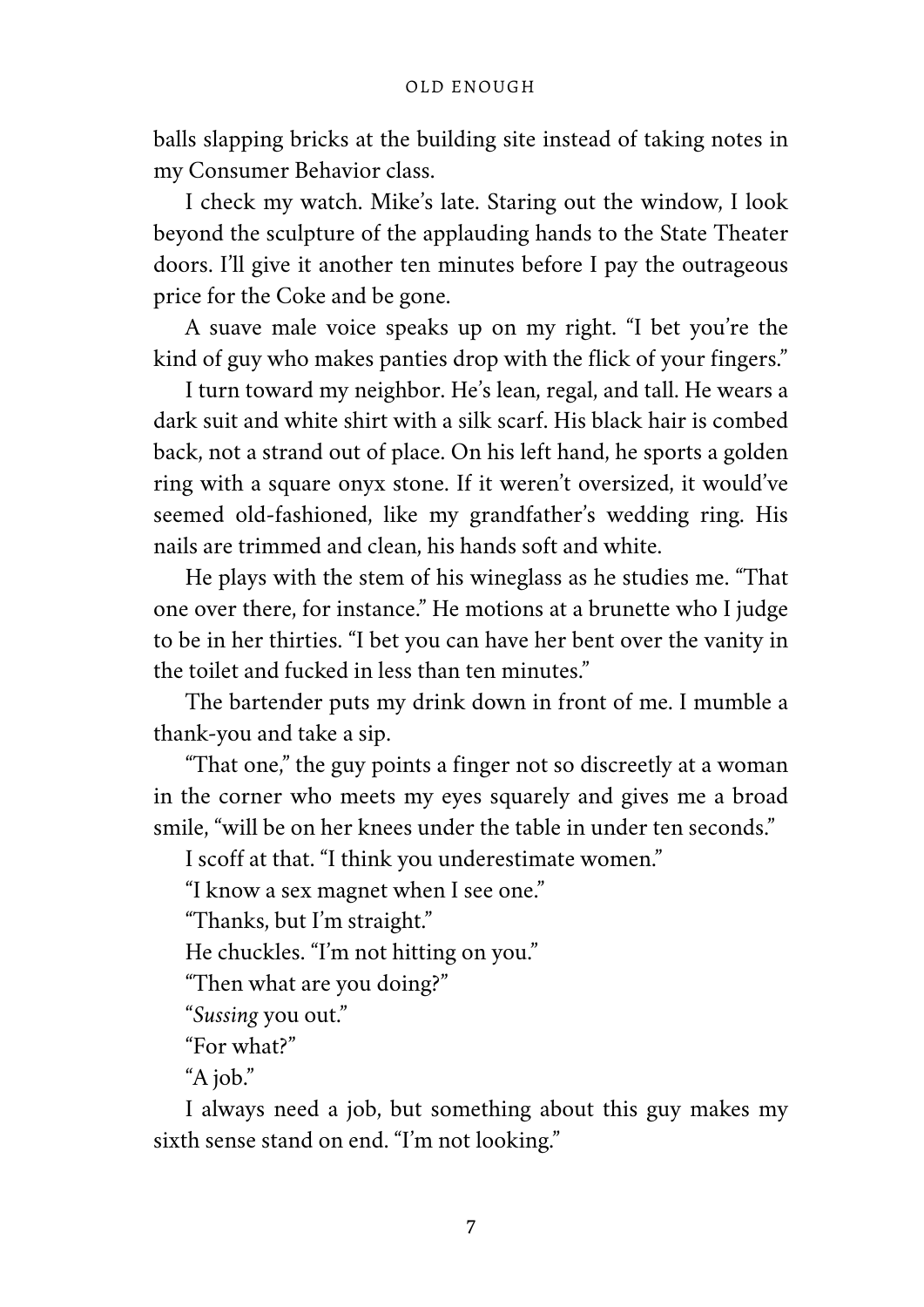"No?" He runs a gaze over my faded cotton shirt, torn jeans, and have-seen-better-days boots. "Are you sure?"

The asshole has me. Half of the time, I feel as if I have poor carved on my forehead, and the other half I feel like I'm naked, like everyone can see into my soul.

He faces forward and brings his glass to his lips. "Ten grand," he says over the rim.

"Excuse me?"

"Ten easy grand to seduce a woman."

He looks back at me without as much as a blink. The guy's serious.

"You're offering me money to seduce a woman?"

"That's what I said. I'll need proof. A photo."

"Whoa."

I push back my barstool, but his hand on my arm stops me with a surprisingly strong grip.

"Hear me out," he says.

"No thanks."

"Ask me why."

I shake off his touch and fish for a bill in my pocket.

"Drinks are on me." He flicks his fingers at the barman. "Put it on my tab." Then he turns back to me. "Go on. Ask me why."

Fine. I'll play his game. I've got time to kill, anyway. "Why?"

"She was engaged to my friend. Had an affair not even a week before the wedding."

Classic case of cold feet. Nothing I haven't heard before. "Your friend caught them red-handed and it broke his gentle heart."

He chucks back the rest of his wine. "Then he killed himself."

Fuck. That's heavy. Feeling like a jerk about my mocking remark, I utter a sorry-assed apology.

"It's not like he put a gun to his head," the guy says, giving a soft laugh. "He took off on his bike and crashed it on the highway."

There's nothing I can say to that, so I sip my soda, letting the guy get his friend and the cheating fiancée off his chest.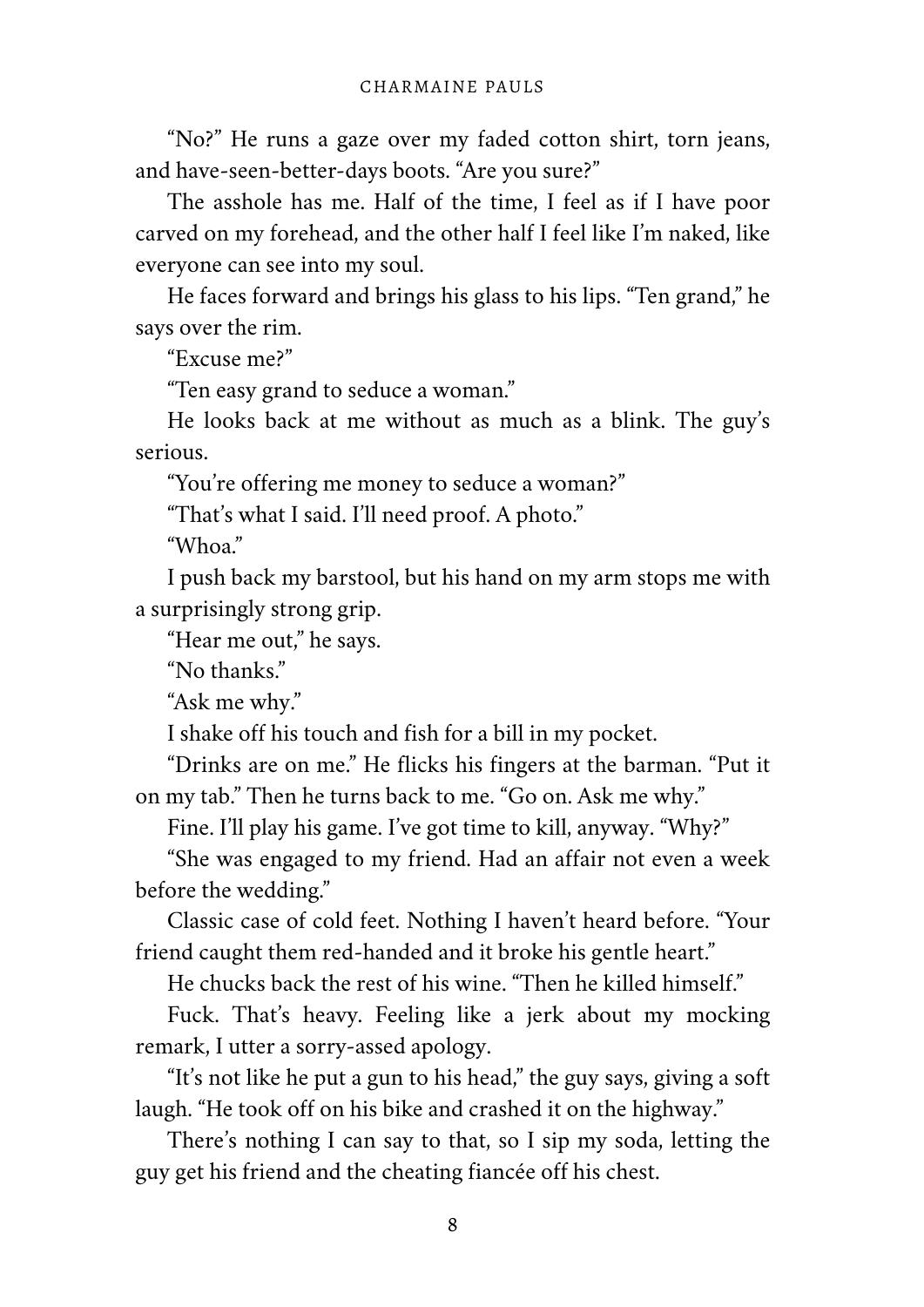"Now you know," he continues, "why I want revenge."

"What are you going to do with the photo?"

"Nothing. I just need proof."

"This will make you feel better?"

He looks at me again. "A whole lot."

"I don't get it."

"I want her to fall off the high and mighty throne she managed to mount through the years. I want her to remember who she truly is, and that the fake life she created for herself is nothing but a fairy tale. I want her to remember she's a whore."

"You want me to make a woman feel like a whore," I say with disbelief.

"As long as you fuck her, I don't care *what* you make her feel."

"I don't want to preach, but–"

"So don't." He takes a photo from his pocket and pushes it toward me.

Despite my intention not to get further involved in whatever crazy fuck this dandy has going on, my gaze is drawn to the piece of paper lying on the counter between us. The woman in the picture is looking away from the camera, like she's not aware of the photo being taken. Her gaze is proud. It's fixed on the horizon and I have an overwhelming urge to know what she's staring at so intently. Her short, blonde hair is the color of moonlight. It's styled in waves around her face, accenting her good bone structure. Pale, glossy lipstick makes her full lips look lush. Between those lips and gray-blue Bambi eyes, I can't decide which is her best feature. Whatever the case, she's a looker. She's also a lady. I can tell from the fancy dress with the matching jacket and nude-colored shoes, but most of all from the way she carries herself. She seems self-assured, wealthy, and cultured. Way out of my league.

"She's pretty. I'm sure you won't battle finding a gigolo to take up your offer." My stomach churns at the thought.

He pockets the photo. "Ten grand."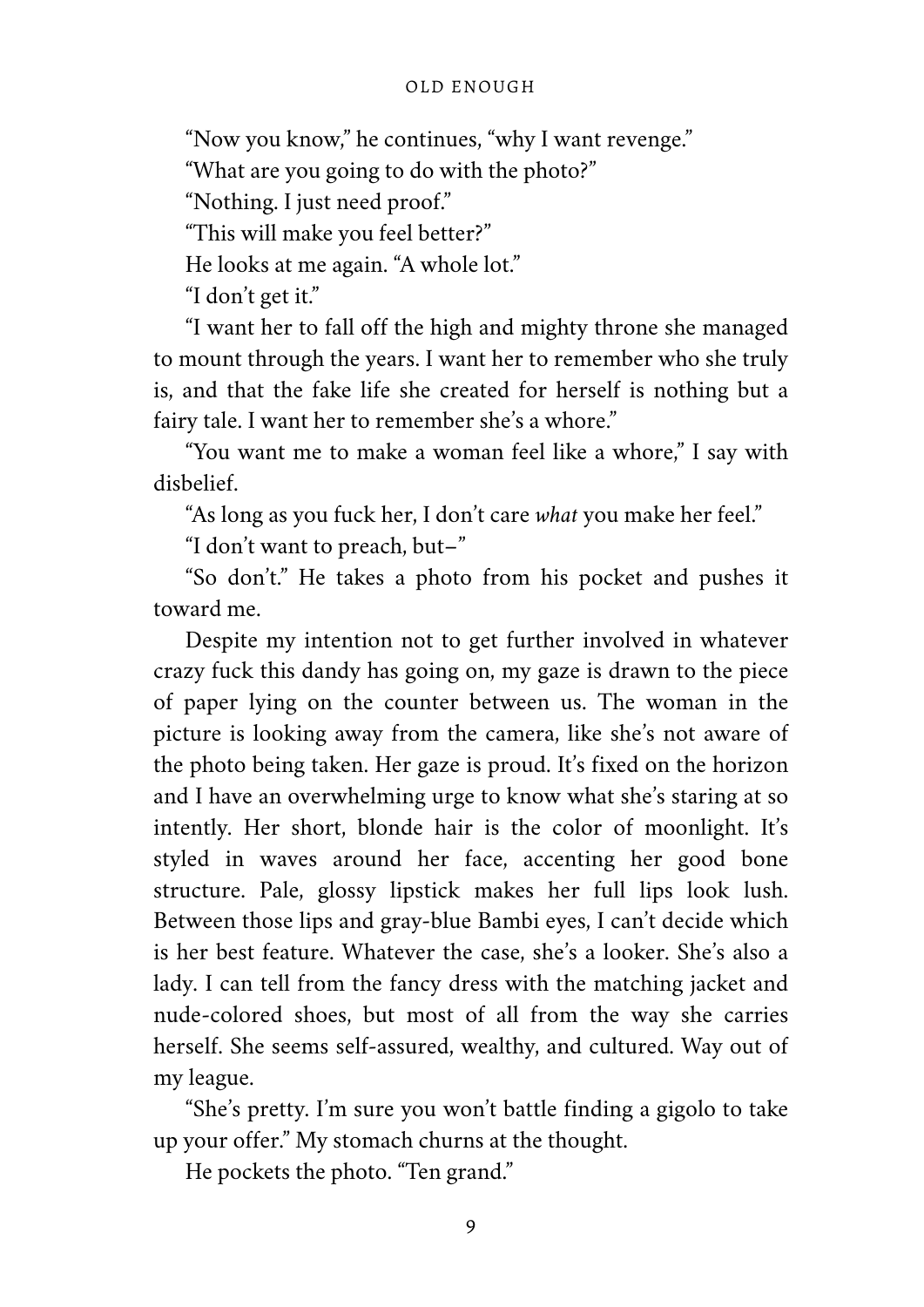Fuck. Ten grand is half of my problems gone, and two thirds of Sam's school year covered. Still… "Nah."

"She's single, so it's not like you're risking breaking up a marriage."

I want to remain indifferent, but that changed the minute I laid eyes on her. I'm curious with an interest that goes deeper than what it should. It won't admit it, but I'll be damned if I don't feel it in my gut.

"How long ago?"

"That my friend died?" He blotches his brow with the paper napkin. "Twelve years."

"Why now?"

"She recently got divorced."

I want to ask if it's because of his consideration for her marriage that he didn't act on his plan before, but he speaks before I can utter the question.

"Go check her out before you make up your mind."

The idea of stalking a woman–*this* woman–makes my insides crawl, but this guy won't give up. This isn't a plan he concocted today. It's obvious he's been walking around with the fantasy in his head for years. It's taken root and grown in his soul. That's what revenge does. A man can't unearth it like a weed. It seeps into your heart until your blood is as black as your intentions. I want no part of his revenge. As I open my mouth to tell him so, he says, "Name your price."

I laugh. How easy everything seems for people with money. "Fifty."

I throw the word at him, meaning to end this game with the ridiculous sum, but he regards me with the same, unblinking stare from earlier.

"Done." Reaching inside his pocket, he takes out a business card, flips it over, and slides it my way. "Write down your name and email."

This time, my laugh is forced. "I agreed to nothing."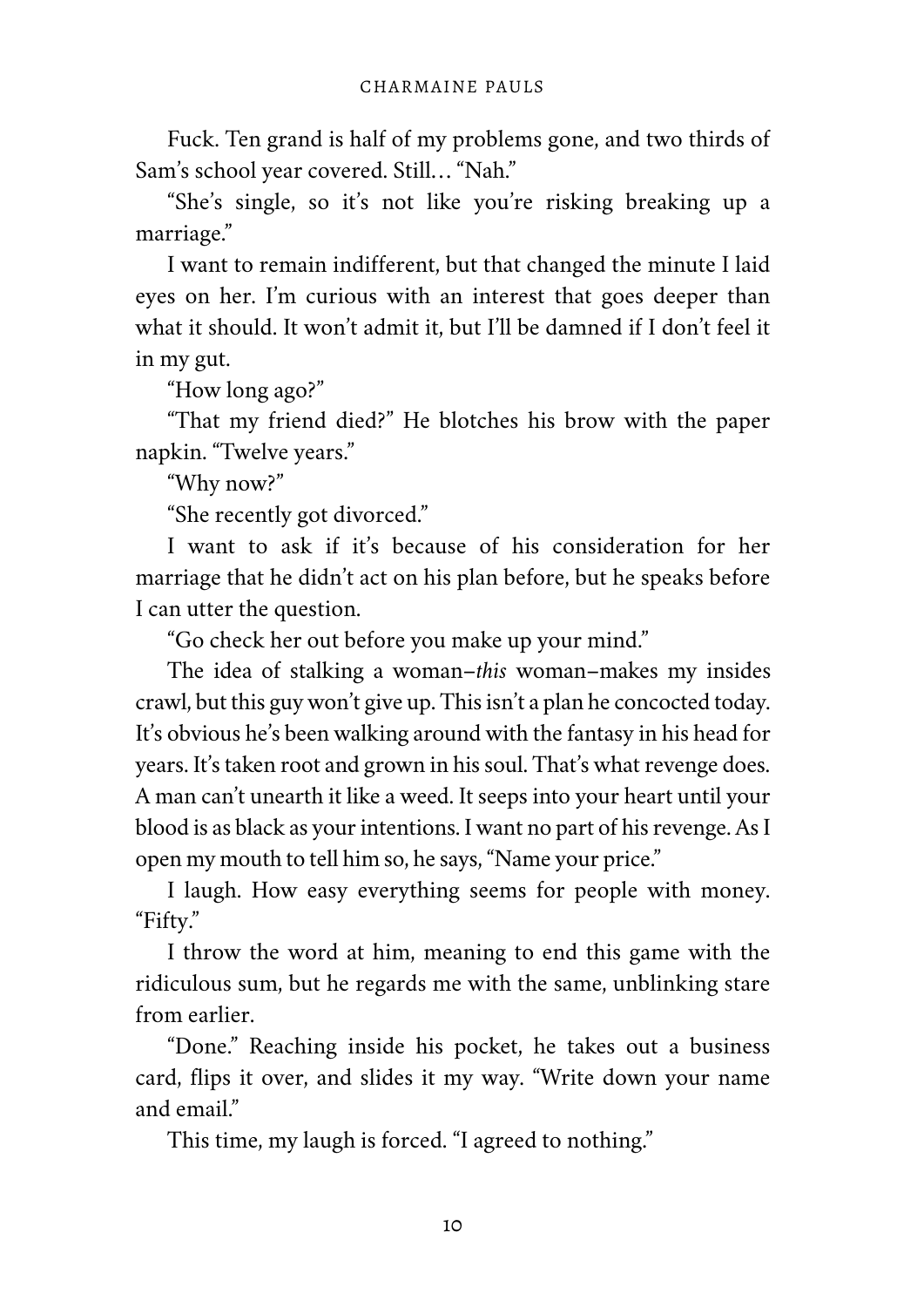"Understood."

His easy admittance catches me off guard.

He takes back the card, produces a pen from his inside jacket pocket, and scribbles something on the back before slipping it into my shirt pocket. "Her name and address. Go check her out and decide if she's worth a fuck for fifty grand. When you send me a photo of the two of you naked doing the deed–and I want a clear shot of her face *and* the action–I'll transfer the money. Don't even bother with Photoshop. I'll know." He puts the pen on my napkin. "Name and email address. That's all I need."

It's not a deal, not until I've decided, or so I tell myself as I pick up the pen and start writing.

"Good," he says when I'm done, pocketing the napkin with my details. He holds out his hand.

After a second's hesitation, I accept, returning his firm shake. "It's a deal."

His smile is polished and toothy, reminding me of a crocodile, but there's something melancholic about him, a presence of sadness that haloes his aura like a crown of thorns. I'm still gripping his hand when he gets to his feet.

He studies my face. "How old are you?"

"Twenty."

His smile is knowing. "How many months before you turn twenty?"

The man is no fool. "Eight."

"Perfect. I'm looking forward to hearing from you."

He lets go first, leaving me sitting there with an outstretched hand and a business card burning in my pocket. My gaze follows him out of the restaurant to the street where a car waits. The chauffeur gets out and opens the door. A few pedestrians pass, obscuring my view, and then the car takes off and he's gone.

Did this just happen? Did I man in a black suit just offered me fifty grand to seduce his dead friend's cheating fiancée? Taking the